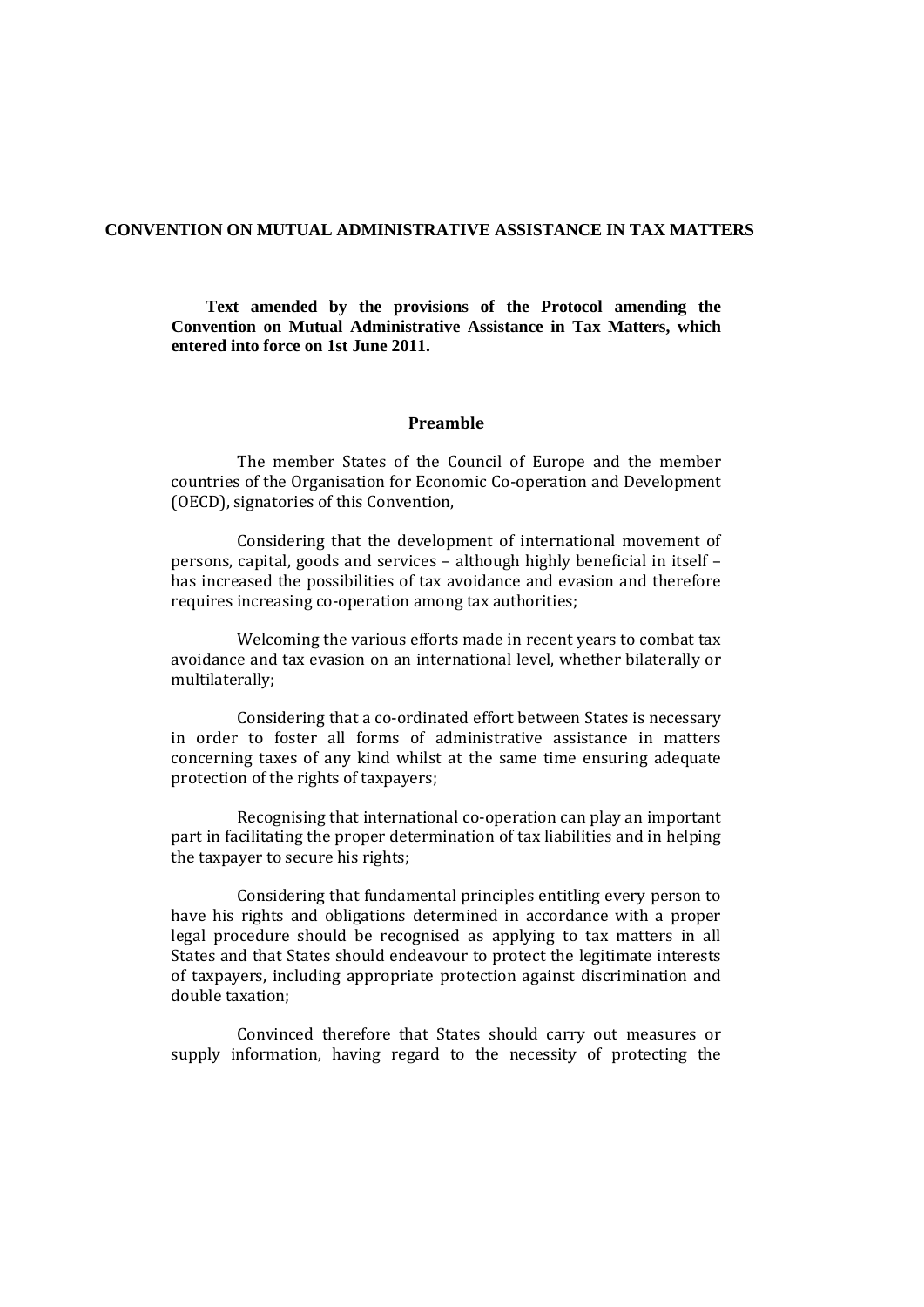confidentiality of information, and taking account of international instruments for the protection of privacy and flows of personal data;

Considering that a new co-operative environment has emerged and that it is desirable that a multilateral instrument is made available to allow the widest number of States to obtain the benefits of the new cooperative environment and at the same time implement the highest international standards of co-operation in the tax field;

Desiring to conclude a convention on mutual administrative assistance in tax matters,

Have agreed as follows:

#### **CHAPTER I – SCOPE OF THE CONVENTION**

# *Article 1 – Object of the Convention and persons covered*

1. The Parties shall, subject to the provisions of Chapter IV, provide administrative assistance to each other in tax matters. Such assistance may involve, where appropriate, measures taken by judicial bodies.

- 2. Such administrative assistance shall comprise:
	- a. exchange of information, including simultaneous tax examinations and participation in tax examinations abroad;
	- b. assistance in recovery, including measures of conservancy; and
	- c. service of documents.

3. A Party shall provide administrative assistance whether the person affected is a resident or national of a Party or of any other State.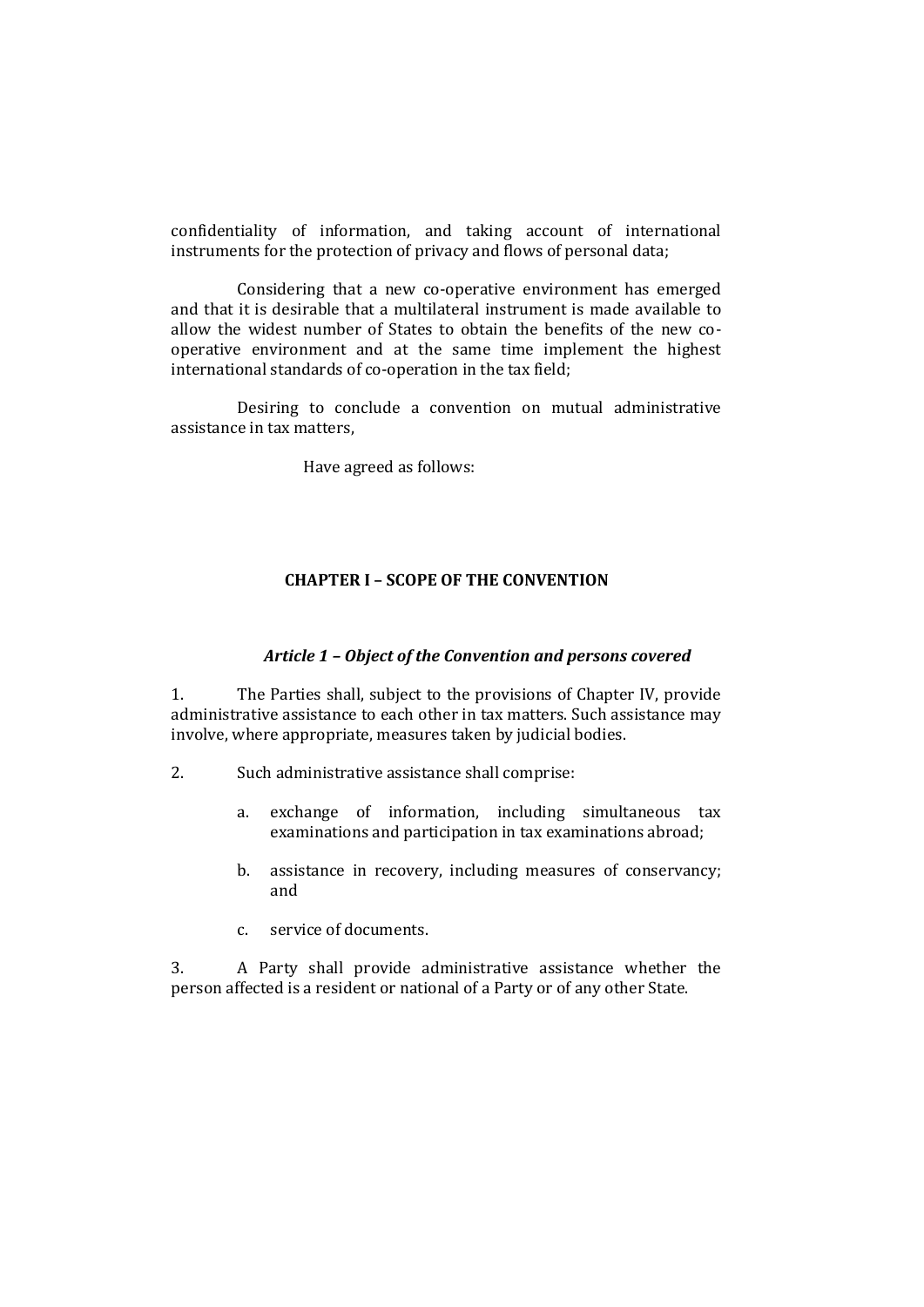### *Article 2 – Taxes covered*

- 1. This Convention shall apply:
	- a. to the following taxes:
		- i. taxes on income or profits,
		- ii. taxes on capital gains which are imposed separately from the tax on income or profits,
		- iii. taxes on net wealth,

imposed on behalf of a Party; and

- b. to the following taxes:
	- i. taxes on income, profits, capital gains or net wealth which are imposed on behalf of political subdivisions or local authorities of a Party,
	- ii. compulsory social security contributions payable to general government or to social security institutions established under public law, and
	- iii. taxes in other categories, except customs duties, imposed on behalf of a Party, namely:
		- A. estate, inheritance or gift taxes,
		- B. taxes on immovable property,

C. general consumption taxes, such as value added or sales taxes,

D. specific taxes on goods and services such as excise taxes,

E. taxes on the use or ownership of motor vehicles,

F. taxes on the use or ownership of movable property other than motor vehicles,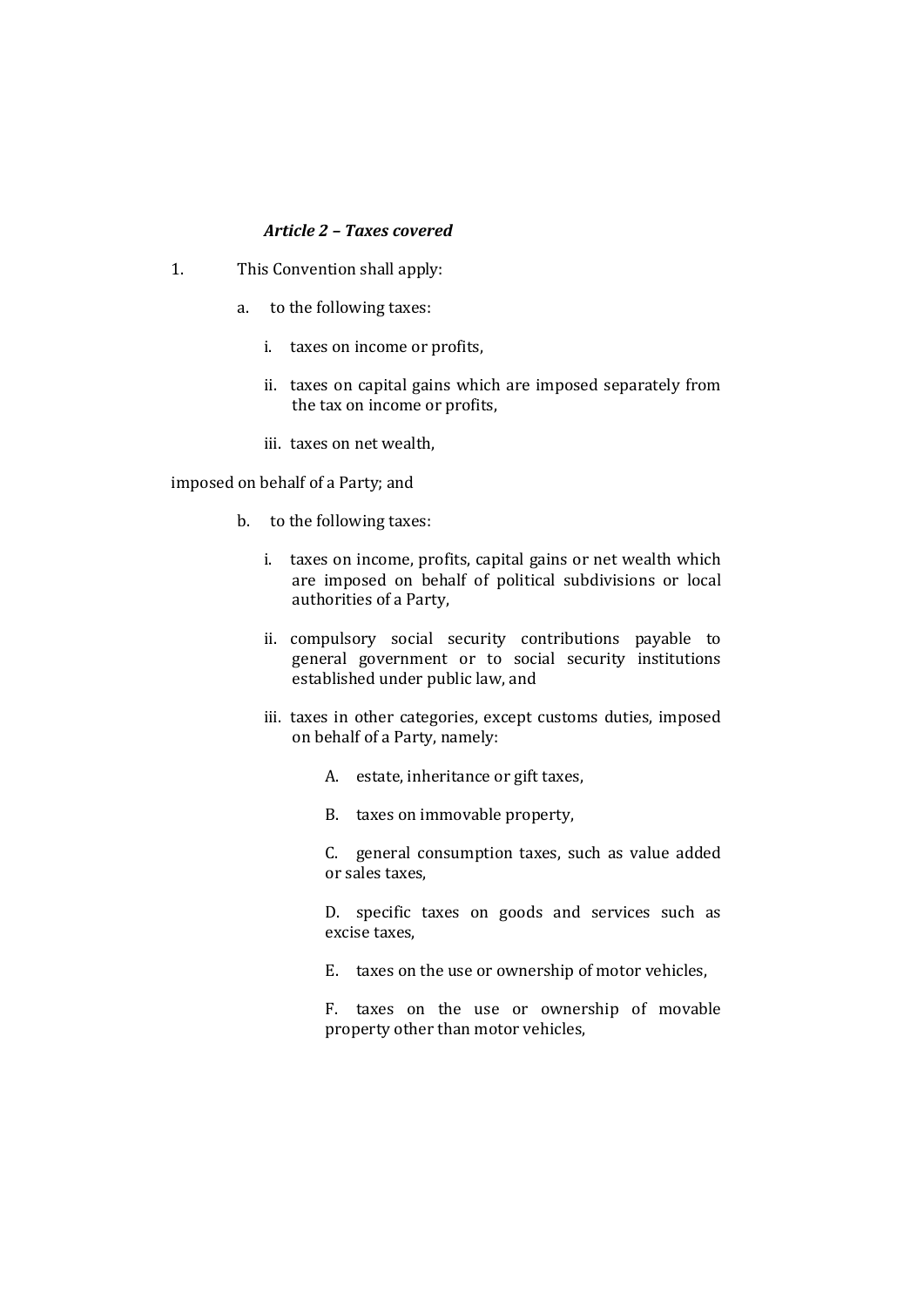- G. any other taxes;
- iv. taxes in categories referred to in sub-paragraph iii. above which are imposed on behalf of political subdivisions or local authorities of a Party.

2. The existing taxes to which the Convention shall apply are listed in Annex A in the categories referred to in paragraph 1.

3. The Parties shall notify the Secretary General of the Council of Europe or the Secretary General of OECD (hereinafter referred to as the "Depositaries") of any change to be made to Annex A as a result of a modification of the list mentioned in paragraph 2. Such change shall take effect on the first day of the month following the expiration of a period of three months after the date of receipt of such notification by the Depositary.

4. The Convention shall also apply, as from their adoption, to any identical or substantially similar taxes which are imposed in a Contracting State after the entry into force of the Convention in respect of that Party in addition to or in place of the existing taxes listed in Annex A and, in that event, the Party concerned shall notify one of the Depositaries of the adoption of the tax in question.

# **CHAPTER II – GENERAL DEFINITIONS**

# *Article 3 – Definitions*

1. For the purposes of this Convention, unless the context otherwise requires:

> a. the terms "applicant State" and "requested State" mean respectively any Party applying for administrative assistance in tax matters and any Party requested to provide such assistance;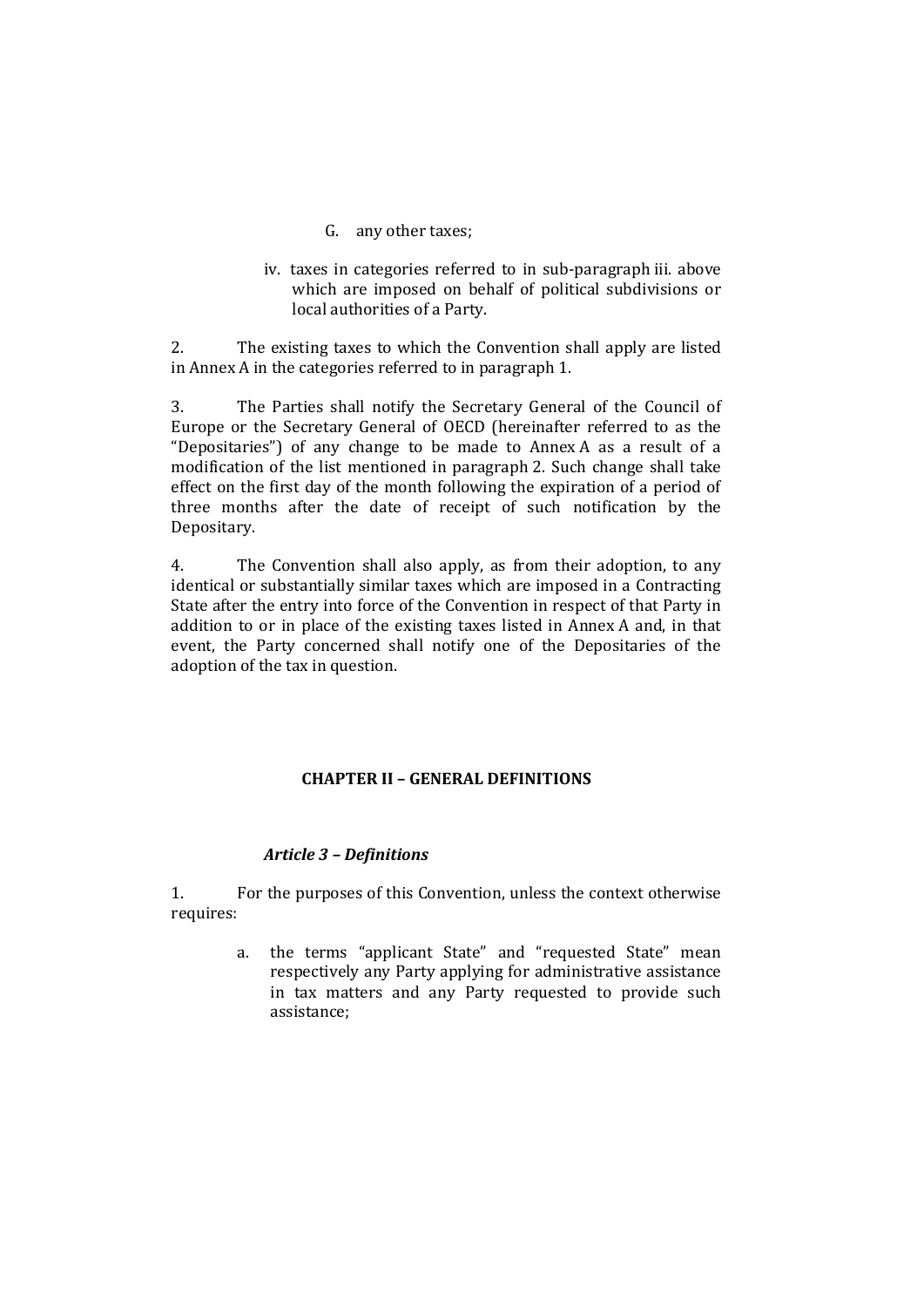- b. the term "tax" means any tax or social security contribution to which the Convention applies pursuant to Article 2;
- c. the term "tax claim" means any amount of tax, as well as interest thereon, related administrative fines and costs incidental to recovery, which are owed and not yet paid;
- d. the term "competent authority" means the persons and authorities listed in Annex B;
- e. the term "nationals" in relation to a Party means:
	- i. all individuals possessing the nationality of that Party, and
	- ii. all legal persons, partnerships, associations and other entities deriving their status as such from the laws in force in that Party.

For each Party that has made a declaration for that purpose, the terms used above will be understood as defined in Annex C.

2. As regards the application of the Convention by a Party, any term not defined therein shall, unless the context otherwise requires, have the meaning which it has under the law of that Party concerning the taxes covered by the Convention.

3. The Parties shall notify one of the Depositaries of any change to be made to Annexes B and C. Such change shall take effect on the first day of the month following the expiration of a period of three months after the date of receipt of such notification by the Depositary in question.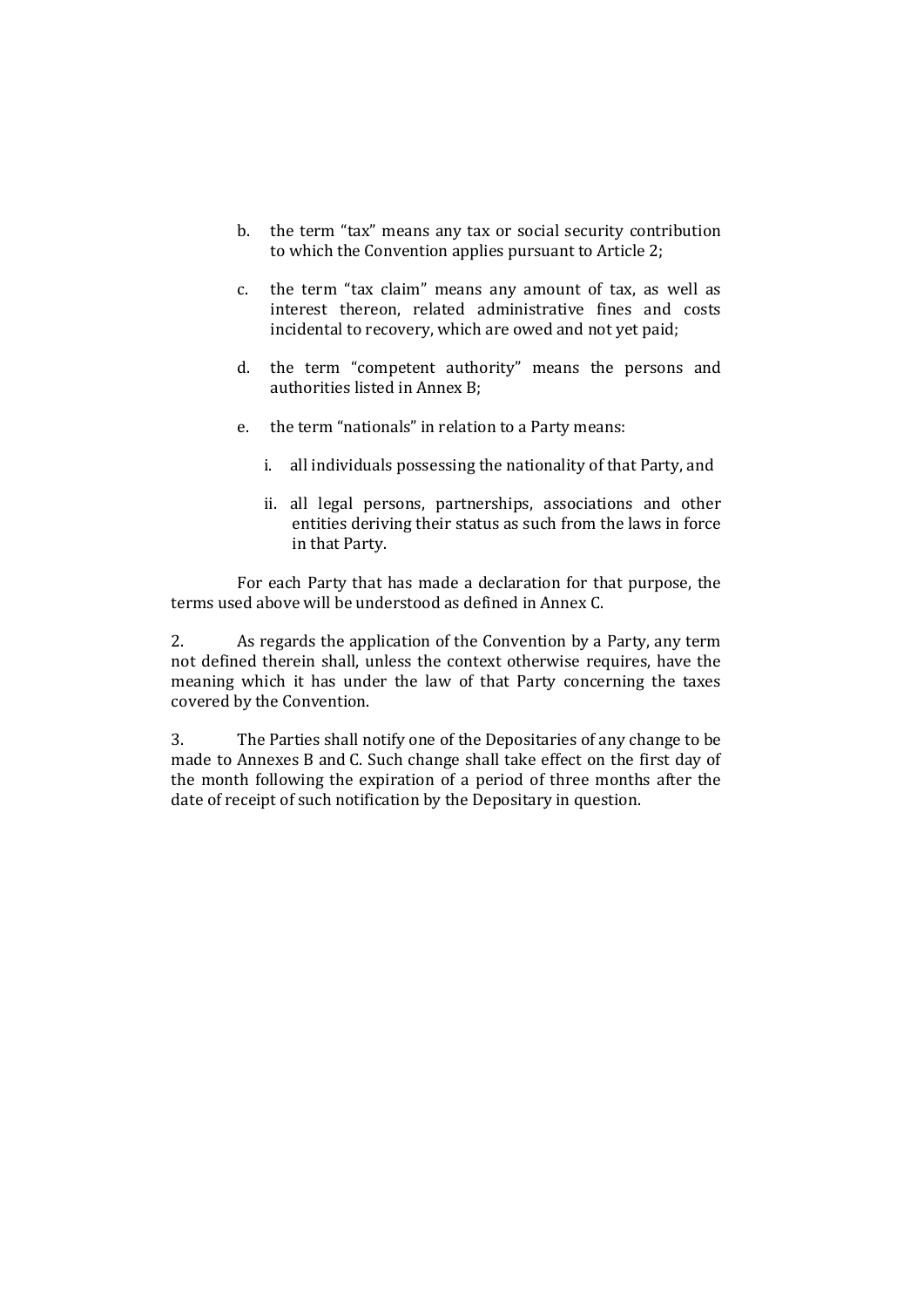### **CHAPTER III – FORMS OF ASSISTANCE**

### **SECTION I – EXCHANGE OF INFORMATION**

#### *Article 4 – General provision*

1. The Parties shall exchange any information, in particular as provided in this section, that is foreseeably relevant for the administration or enforcement of their domestic laws concerning the taxes covered by this Convention.

2. Deleted.

3. Any Party may, by a declaration addressed to one of the Depositaries, indicate that, according to its internal legislation, its authorities may inform its resident or national before transmitting information concerning him, in conformity with Articles 5 and 7.

#### *Article 5 – Exchange of information on request*

1. At the request of the applicant State, the requested State shall provide the applicant State with any information referred to in Article 4 which concerns particular persons or transactions.

2. If the information available in the tax files of the requested State is not sufficient to enable it to comply with the request for information, that State shall take all relevant measures to provide the applicant State with the information requested.

### *Article 6 – Automatic exchange of information*

With respect to categories of cases and in accordance with procedures which they shall determine by mutual agreement, two or more Parties shall automatically exchange the information referred to in Article 4.

### *Article 7 – Spontaneous exchange of information*

1. A Party shall, without prior request, forward to another Party information of which it has knowledge in the following circumstances: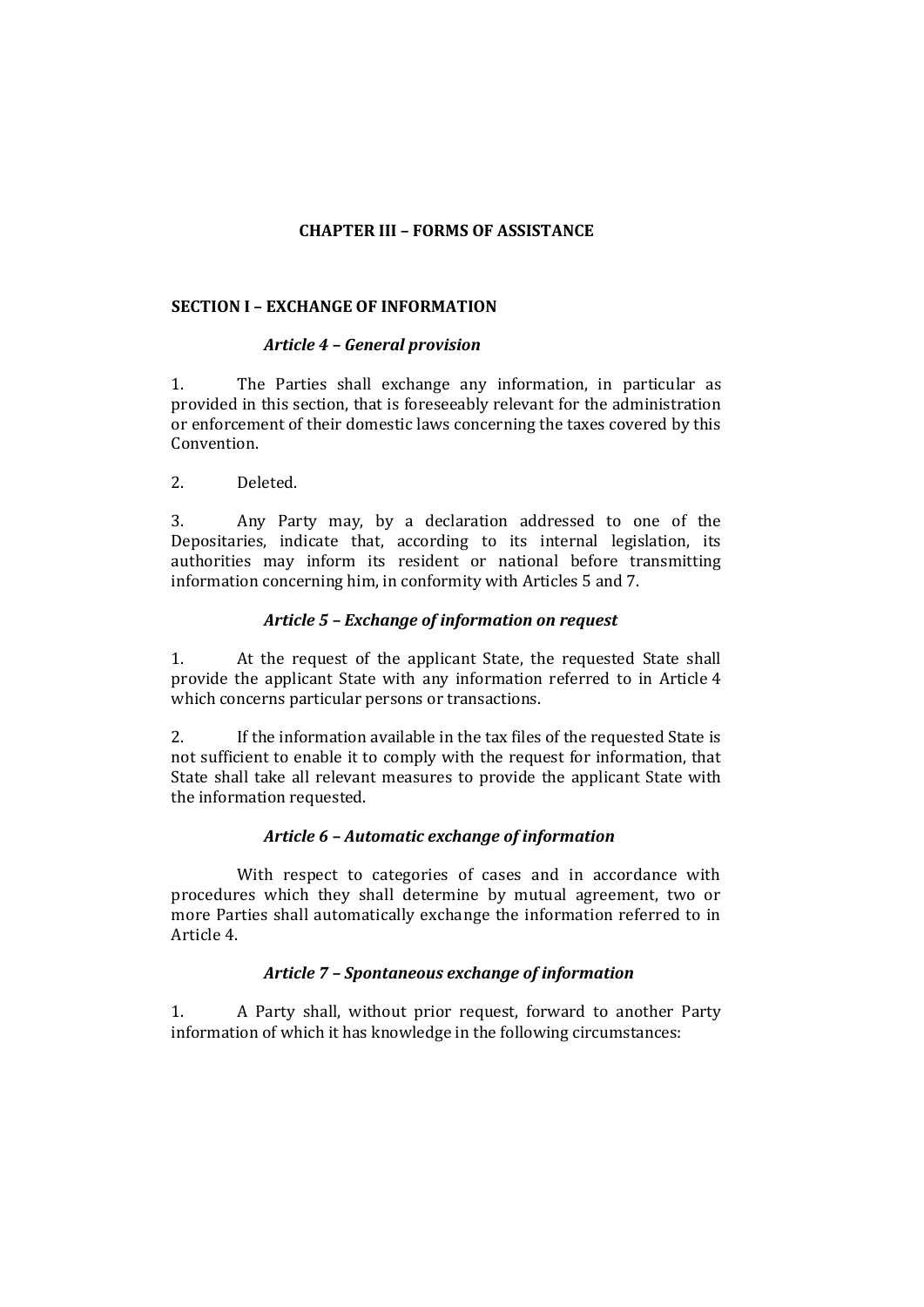- a. the first-mentioned Party has grounds for supposing that there may be a loss of tax in the other Party;
- b. a person liable to tax obtains a reduction in or an exemption from tax in the first-mentioned Party which would give rise to an increase in tax or to liability to tax in the other Party;
- c. business dealings between a person liable to tax in a Party and a person liable to tax in another Party are conducted through one or more countries in such a way that a saving in tax may result in one or the other Party or in both;
- d. a Party has grounds for supposing that a saving of tax may result from artificial transfers of profits within groups of enterprises;
- e. information forwarded to the first-mentioned Party by the other Party has enabled information to be obtained which may be relevant in assessing liability to tax in the latter Party.

2. Each Party shall take such measures and implement such procedures as are necessary to ensure that information described in paragraph 1 will be made available for transmission to another Party.

# *Article 8 – Simultaneous tax examinations*

1. At the request of one of them, two or more Parties shall consult together for the purposes of determining cases and procedures for simultaneous tax examinations. Each Party involved shall decide whether or not it wishes to participate in a particular simultaneous tax examination.

2. For the purposes of this Convention, a simultaneous tax examination means an arrangement between two or more Parties to examine simultaneously, each in its own territory, the tax affairs of a person or persons in which they have a common or related interest, with a view to exchanging any relevant information which they so obtain.

# *Article 9 – Tax examinations abroad*

1. At the request of the competent authority of the applicant State, the competent authority of the requested State may allow representatives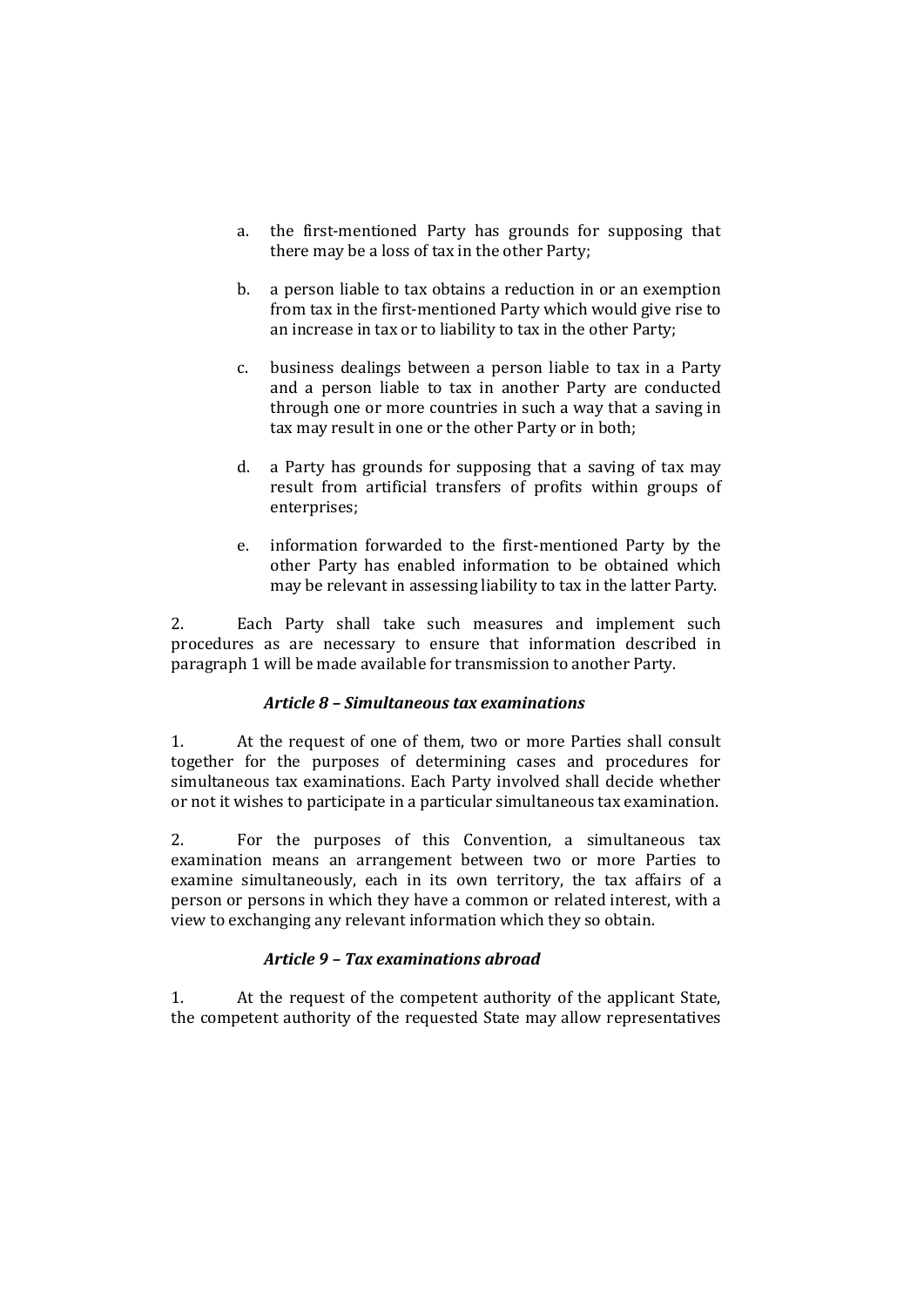of the competent authority of the applicant State to be present at the appropriate part of a tax examination in the requested State.

2. If the request is acceded to, the competent authority of the requested State shall, as soon as possible, notify the competent authority of the applicant State about the time and place of the examination, the authority or official designated to carry out the examination and the procedures and conditions required by the requested State for the conduct of the examination. All decisions with respect to the conduct of the tax examination shall be made by the requested State.

3. A Party may inform one of the Depositaries of its intention not to accept, as a general rule, such requests as are referred to in paragraph 1. Such a declaration may be made or withdrawn at any time.

#### *Article 10 – Conflicting information*

If a Party receives from another Party information about a person's tax affairs which appears to it to conflict with information in its possession, it shall so advise the Party which has provided the information.

### **SECTION II - ASSISTANCE IN RECOVERY**

#### *Article 11 – Recovery of tax claims*

1. At the request of the applicant State, the requested State shall, subject to the provisions of Articles 14 and 15, take the necessary steps to recover tax claims of the first-mentioned State as if they were its own tax claims.

2. The provision of paragraph 1 shall apply only to tax claims which form the subject of an instrument permitting their enforcement in the applicant State and, unless otherwise agreed between the Parties concerned, which are not contested.

However, where the claim is against a person who is not a resident of the applicant State, paragraph 1 shall only apply, unless otherwise agreed between the Parties concerned, where the claim may no longer be contested.

3. The obligation to provide assistance in the recovery of tax claims concerning a deceased person or his estate, is limited to the value of the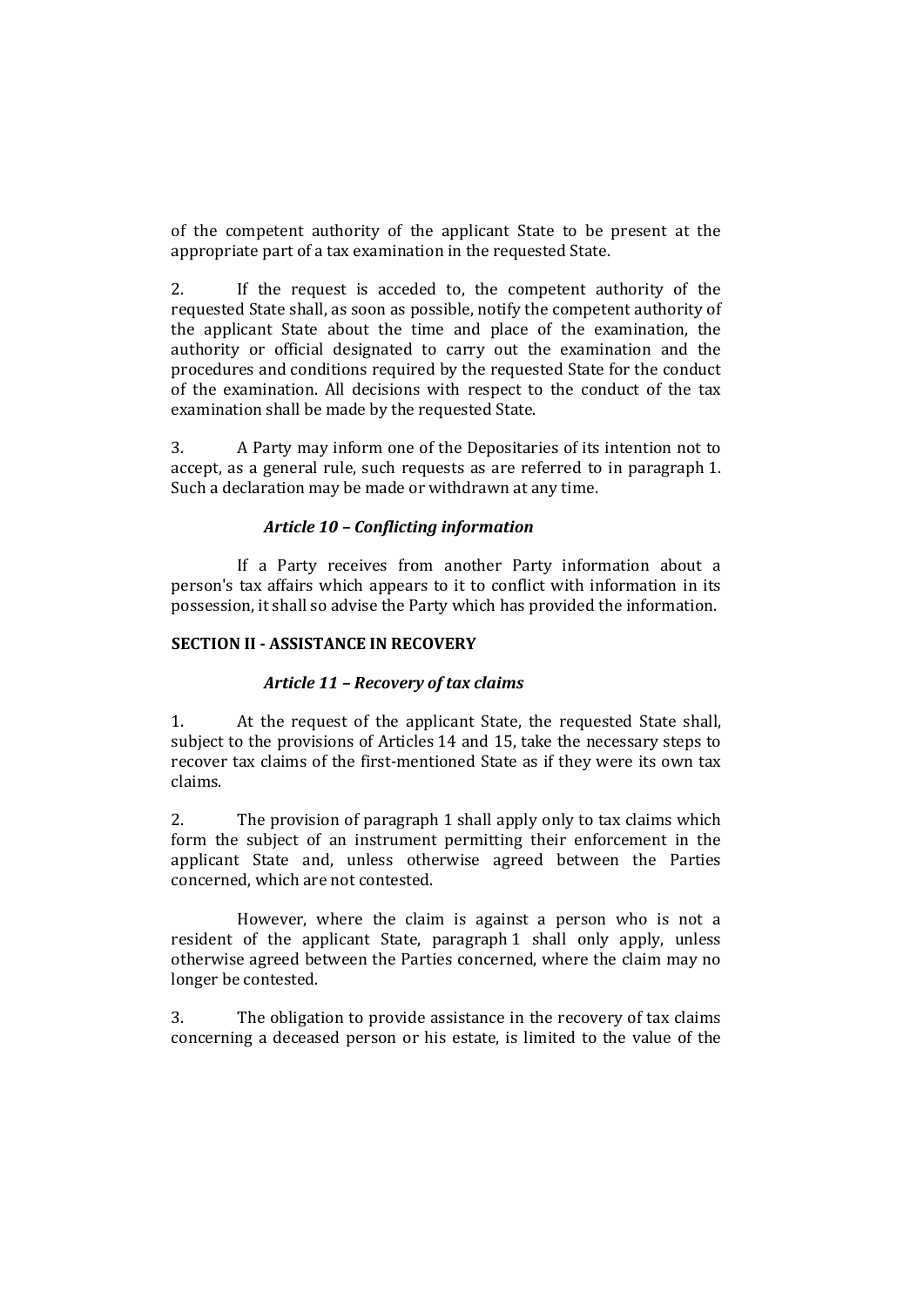estate or of the property acquired by each beneficiary of the estate, according to whether the claim is to be recovered from the estate or from the beneficiaries thereof.

### *Article 12 – Measures of conservancy*

At the request of the applicant State, the requested State shall, with a view to the recovery of an amount of tax, take measures of conservancy even if the claim is contested or is not yet the subject of an instrument permitting enforcement.

## *Article 13 – Documents accompanying the request*

1. The request for administrative assistance under this section shall be accompanied by:

- a. a declaration that the tax claim concerns a tax covered by the Convention and, in the case of recovery that, subject to paragraph 2 of Article 11, the tax claim is not or may not be contested,
- b. an official copy of the instrument permitting enforcement in the applicant State, and
- c. any other document required for recovery or measures of conservancy.

2. The instrument permitting enforcement in the applicant State shall, where appropriate and in accordance with the provisions in force in the requested State, be accepted, recognised, supplemented or replaced as soon as possible after the date of the receipt of the request for assistance, by an instrument permitting enforcement in the latter State.

## *Article 14 – Time limits*

1. Questions concerning any period beyond which a tax claim cannot be enforced shall be governed by the law of the applicant State. The request for assistance shall give particulars concerning that period.

2. Acts of recovery carried out by the requested State in pursuance of a request for assistance, which, according to the laws of that State, would have the effect of suspending or interrupting the period mentioned in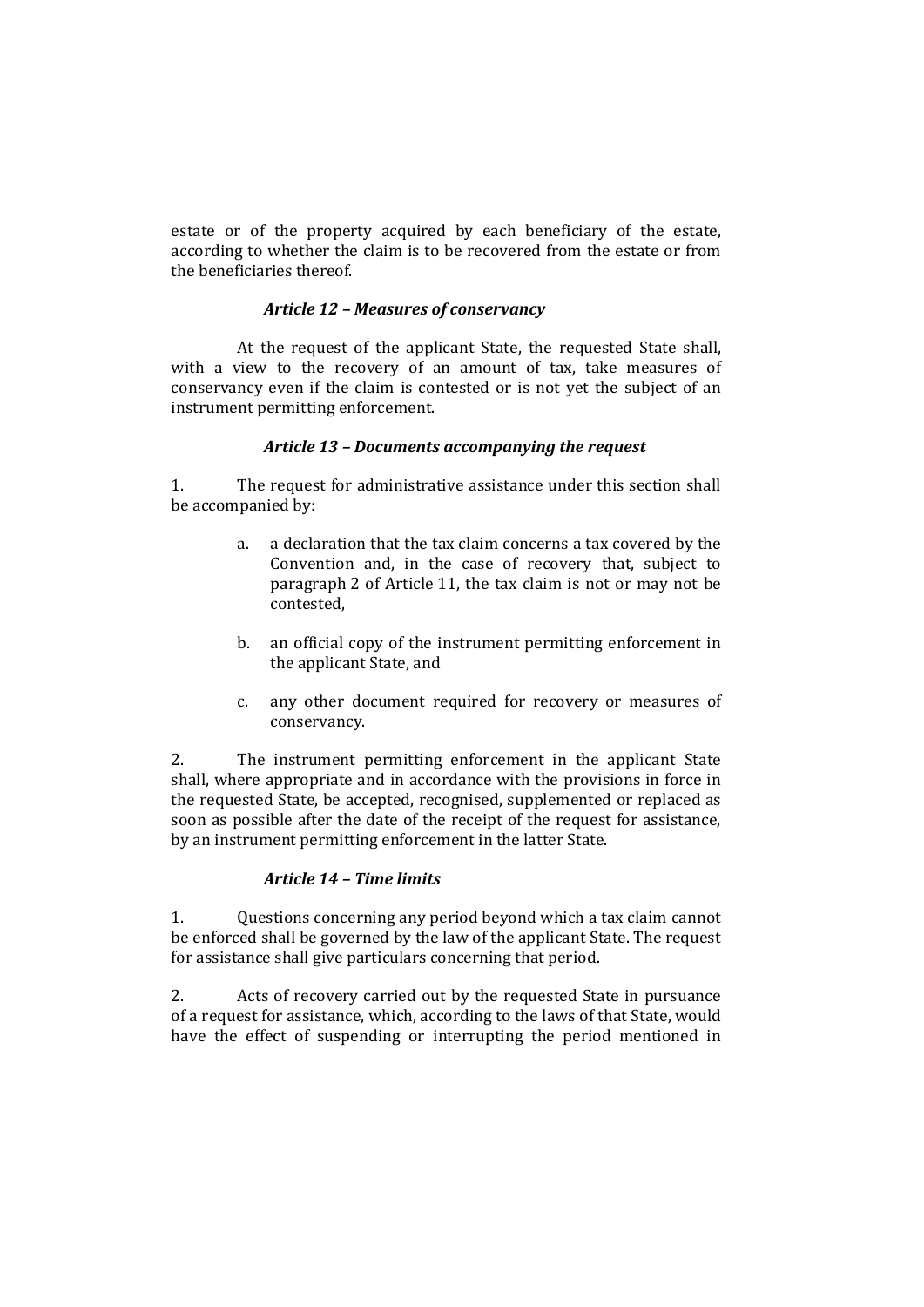paragraph 1, shall also have this effect under the laws of the applicant State. The requested State shall inform the applicant State about such acts.

3. In any case, the requested State is not obliged to comply with a request for assistance which is submitted after a period of 15 years from the date of the original instrument permitting enforcement.

### *Article 15 – Priority*

The tax claim in the recovery of which assistance is provided shall not have in the requested State any priority specially accorded to the tax claims of that State even if the recovery procedure used is the one applicable to its own tax claims.

#### *Article 16 – Deferral of payment*

The requested State may allow deferral of payment or payment by instalments if its laws or administrative practice permit it to do so in similar circumstances, but shall first inform the applicant State.

#### **SECTION III – SERVICE OF DOCUMENTS**

### *Article 17 – Service of documents*

1. At the request of the applicant State, the requested State shall serve upon the addressee documents, including those relating to judicial decisions, which emanate from the applicant State and which relate to a tax covered by this Convention.

- 2. The requested State shall effect service of documents:
	- a. by a method prescribed by its domestic laws for the service of documents of a substantially similar nature;
	- b. to the extent possible, by a particular method requested by the applicant State or the closest to such method available under its own laws.

3. A Party may effect service of documents directly through the post on a person within the territory of another Party.

4. Nothing in the Convention shall be construed as invalidating any service of documents by a Party in accordance with its laws.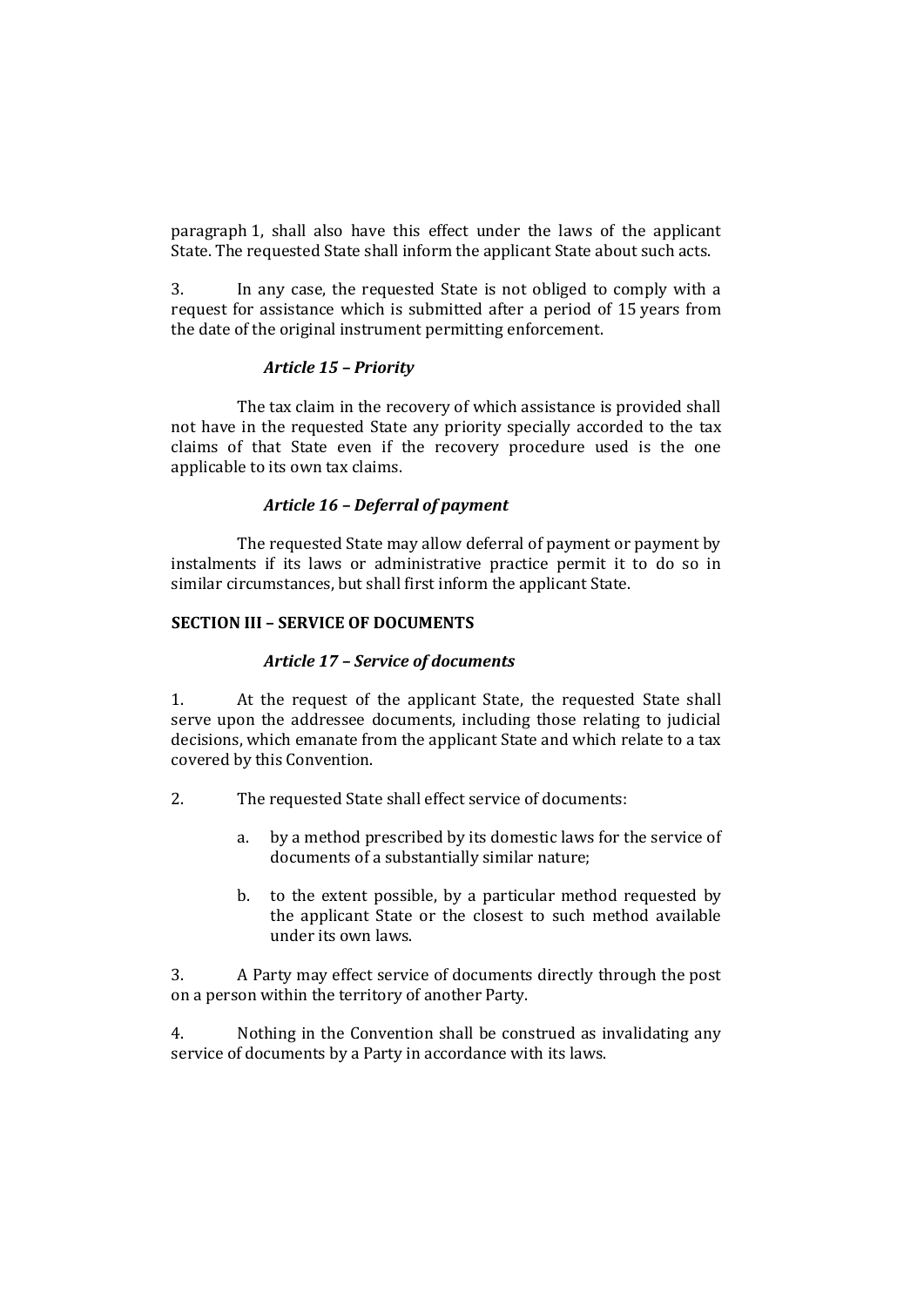5. When a document is served in accordance with this article, it need not be accompanied by a translation. However, where it is satisfied that the addressee cannot understand the language of the document, the requested State shall arrange to have it translated into or a summary drafted in its or one of its official languages. Alternatively, it may ask the applicant State to have the document either translated into or accompanied by a summary in one of the official languages of the requested State, the Council of Europe or the OECD.

### **CHAPTER IV – PROVISIONS RELATING TO ALL FORMS OF ASSISTANCE**

### *Article 18 – Information to be provided by the applicant State*

- 1. A request for assistance shall indicate where appropriate:
	- a. the authority or agency which initiated the request made by the competent authority;
	- b. the name, address, or any other particulars assisting in the identification of the person in respect of whom the request is made;
	- c. in the case of a request for information, the form in which the applicant State wishes the information to be supplied in order to meet its needs;
	- d. in the case of a request for assistance in recovery or measures of conservancy, the nature of the tax claim, the components of the tax claim and the assets from which the tax claim may be recovered;
	- e. in the case of a request for service of documents, the nature and the subject of the document to be served;
	- f. whether it is in conformity with the law and administrative practice of the applicant State and whether it is justified in the light of the requirements of Article 21.2.g.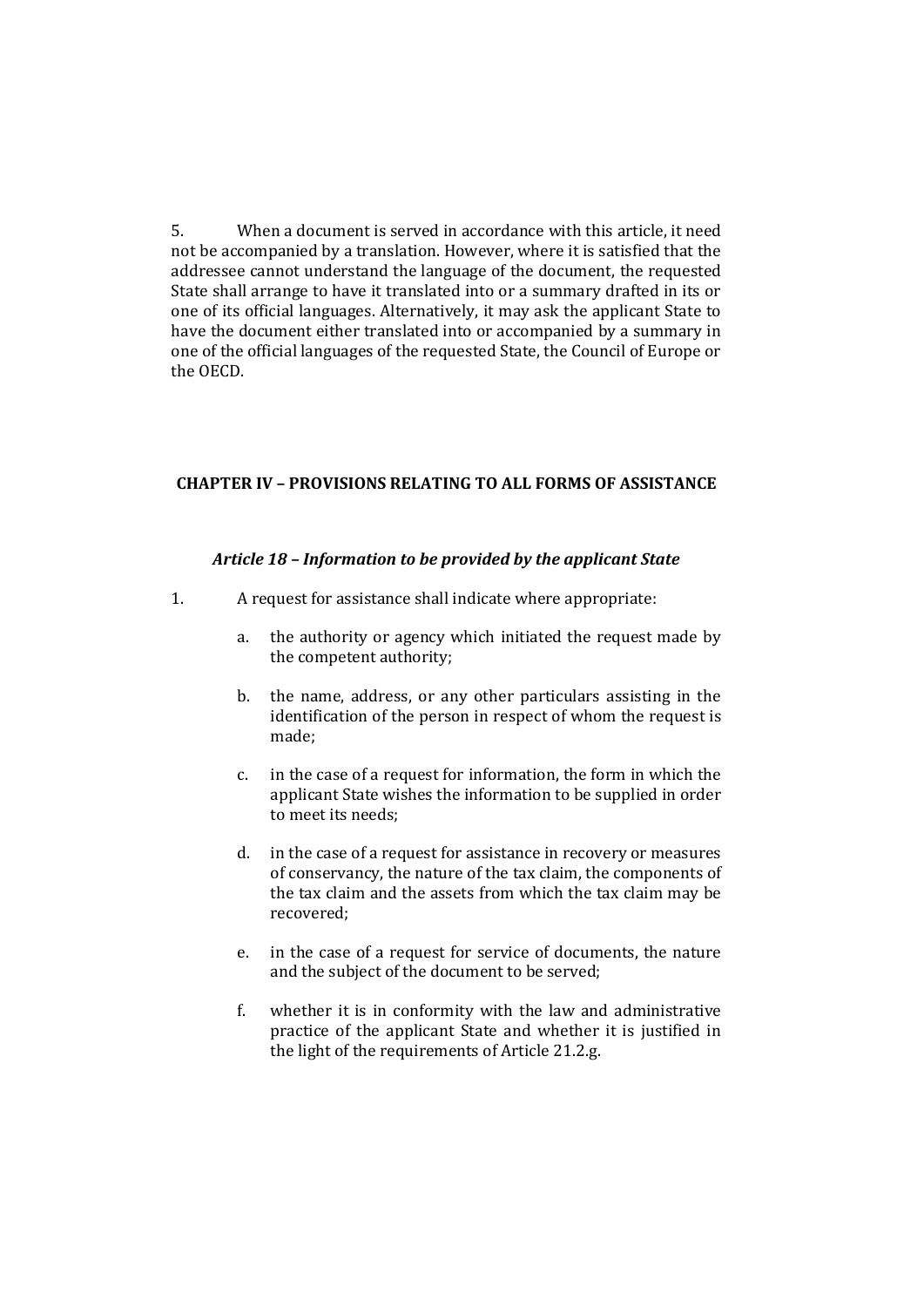2. As soon as any other information relevant to the request for assistance comes to its knowledge, the applicant State shall forward it to the requested State.

### *Article 19 – Deleted*

### *Article 20 – Response to the request for assistance*

1. If the request for assistance is complied with, the requested State shall inform the applicant State of the action taken and of the result of the assistance as soon as possible.

2. If the request is declined, the requested State shall inform the applicant State of that decision and the reason for it as soon as possible.

3. If, with respect to a request for information, the applicant State has specified the form in which it wishes the information to be supplied and the requested State is in a position to do so, the requested State shall supply it in the form requested.

## *Article 21 – Protection of persons and limits to the obligation to provide assistance*

1. Nothing in this Convention shall affect the rights and safeguards secured to persons by the laws or administrative practice of the requested State.

2. Except in the case of Article 14, the provisions of this Convention shall not be construed so as to impose on the requested State the obligation:

- a. to carry out measures at variance with its own laws or administrative practice or the laws or administrative practice of the applicant State;
- b. to carry out measures which would be contrary to public policy (ordre public);
- c. to supply information which is not obtainable under its own laws or its administrative practice or under the laws of the applicant State or its administrative practice;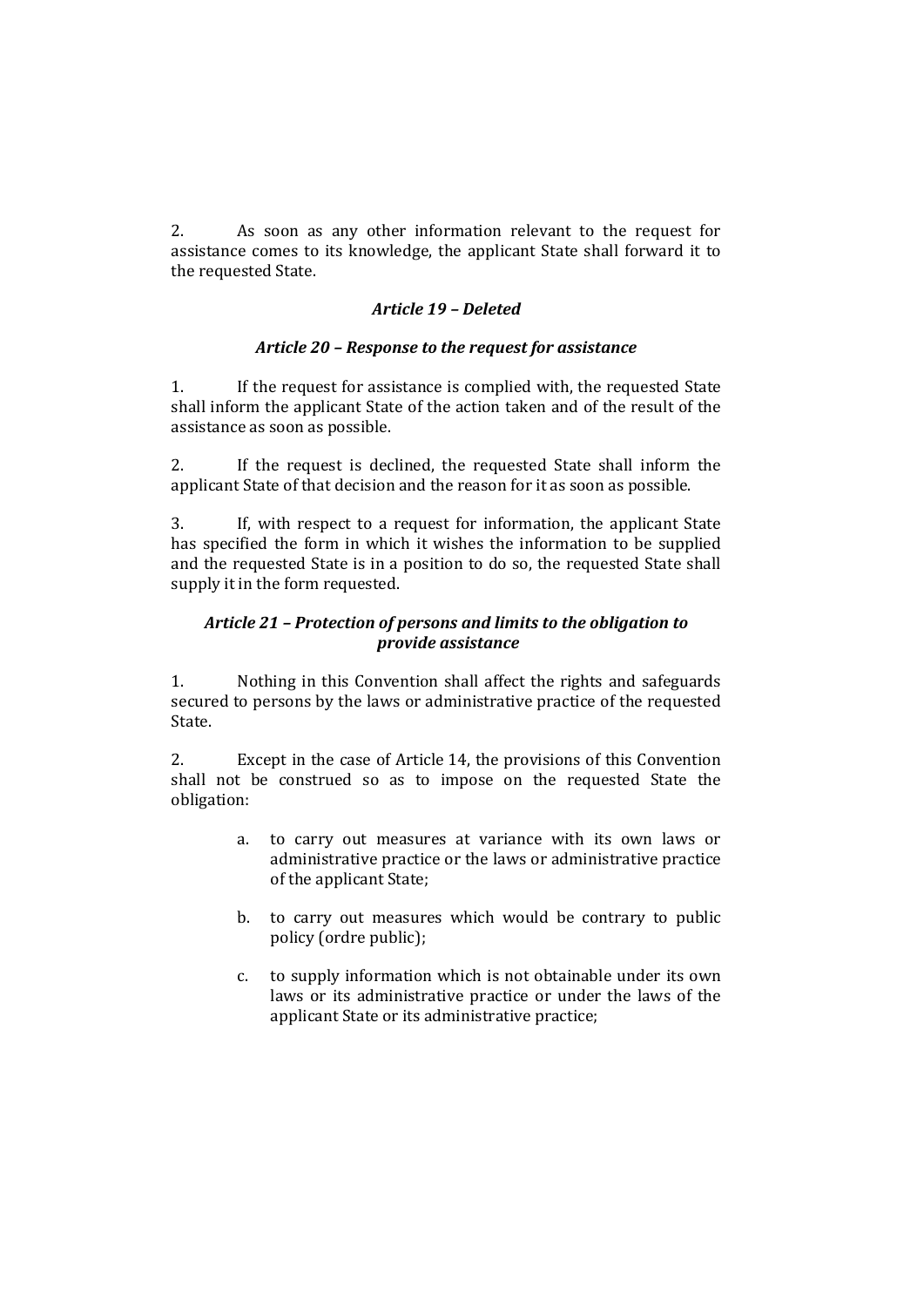- d. to supply information which would disclose any trade, business, industrial, commercial or professional secret, or trade process, or information the disclosure of which would be contrary to public policy (ordre public);
- e. to provide administrative assistance if and insofar as it considers the taxation in the applicant State to be contrary to generally accepted taxation principles or to the provisions of a convention for the avoidance of double taxation, or of any other convention which the requested State has concluded with the applicant State;
- f. to provide administrative assistance for the purpose of administering or enforcing a provision of the tax law of the applicant State, or any requirement connected therewith, which discriminates against a national of the requested State as compared with a national of the applicant State in the same circumstances;
- g. to provide administrative assistance if the applicant State has not pursued all reasonable measures available under its laws or administrative practice, except where recourse to such measures would give rise to disproportionate difficulty;
- h. to provide assistance in recovery in those cases where the administrative burden for that State is clearly disproportionate to the benefit to be derived by the applicant State.

3. If information is requested by the applicant State in accordance with this Convention, the requested State shall use its information gathering measures to obtain the requested information, even though the requested State may not need such information for its own tax purposes. The obligation contained in the preceding sentence is subject to the limitations contained in this Convention, but in no case shall such limitations, including in particular those of paragraphs 1 and 2, be construed to permit a requested State to decline to supply information solely because it has no domestic interest in such information.

4. In no case shall the provisions of this Convention, including in particular those of paragraphs 1 and 2, be construed to permit a requested State to decline to supply information solely because the information is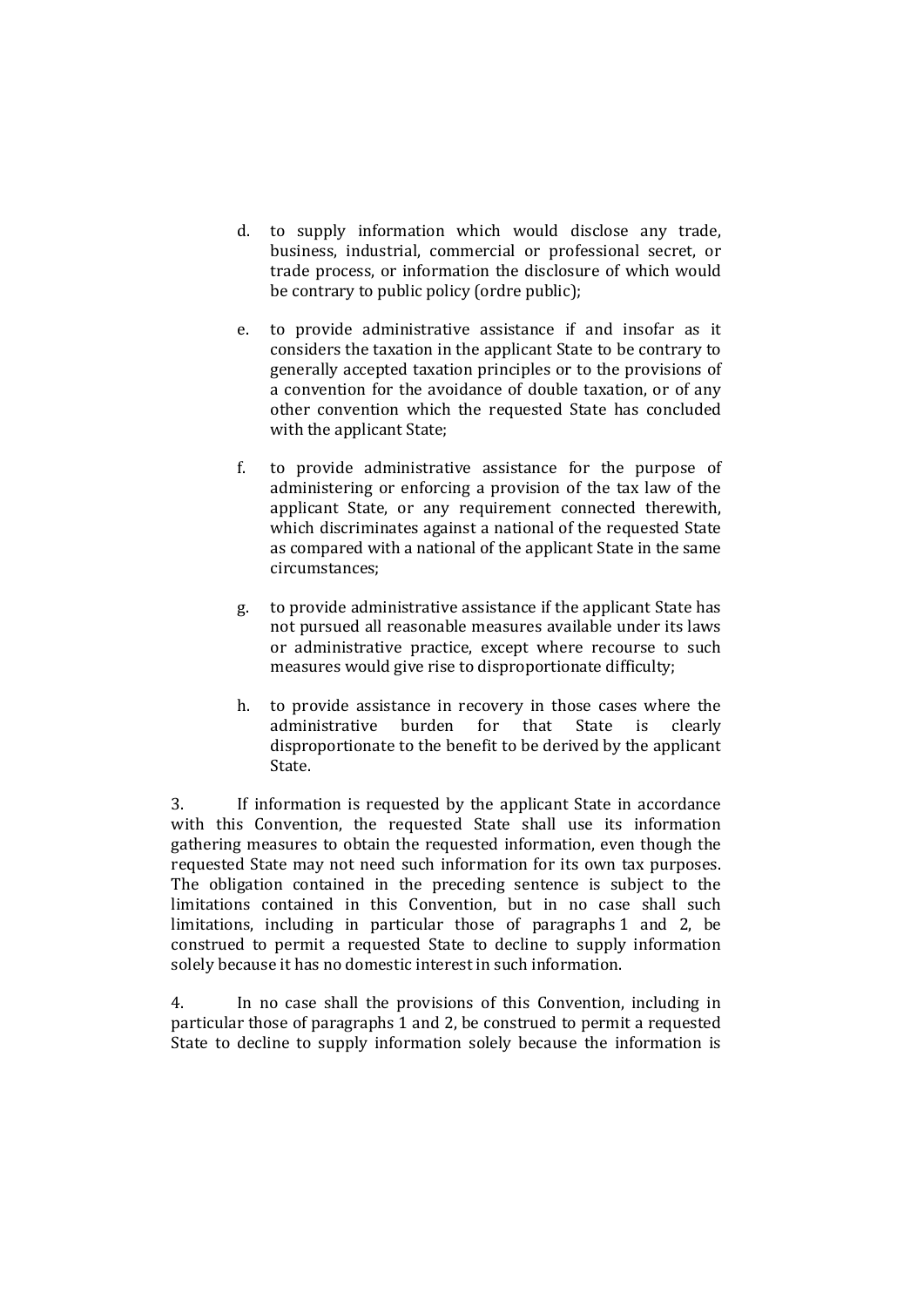held by a bank, other financial institution, nominee or person acting in an agency or a fiduciary capacity or because it relates to ownership interests in a person.

### *Article 22 – Secrecy*

1. Any information obtained by a Party under this Convention shall be treated as secret and protected in the same manner as information obtained under the domestic law of that Party and, to the extent needed to ensure the necessary level of protection of personal data, in accordance with the safeguards which may be specified by the supplying Party as required under its domestic law.

2. Such information shall in any case be disclosed only to persons or authorities (including courts and administrative or supervisory bodies) concerned with the assessment, collection or recovery of, the enforcement or prosecution in respect of, or the determination of appeals in relation to, taxes of that Party, or the oversight of the above. Only the persons or authorities mentioned above may use the information and then only for such purposes. They may, notwithstanding the provisions of paragraph 1, disclose it in public court proceedings or in judicial decisions relating to such taxes.

3. If a Party has made a reservation provided for in sub-paragraph a. of paragraph 1 of Article 30, any other Party obtaining information from that Party shall not use it for the purpose of a tax in a category subject to the reservation. Similarly, the Party making such a reservation shall not use information obtained under this Convention for the purpose of a tax in a category subject to the reservation.

4. Notwithstanding the provisions of paragraphs 1, 2 and 3, information received by a Party may be used for other purposes when such information may be used for such other purposes under the laws of the supplying Party and the competent authority of that Party authorises such use. Information provided by a Party to another Party may be transmitted by the latter to a third Party, subject to prior authorisation by the competent authority of the first-mentioned Party.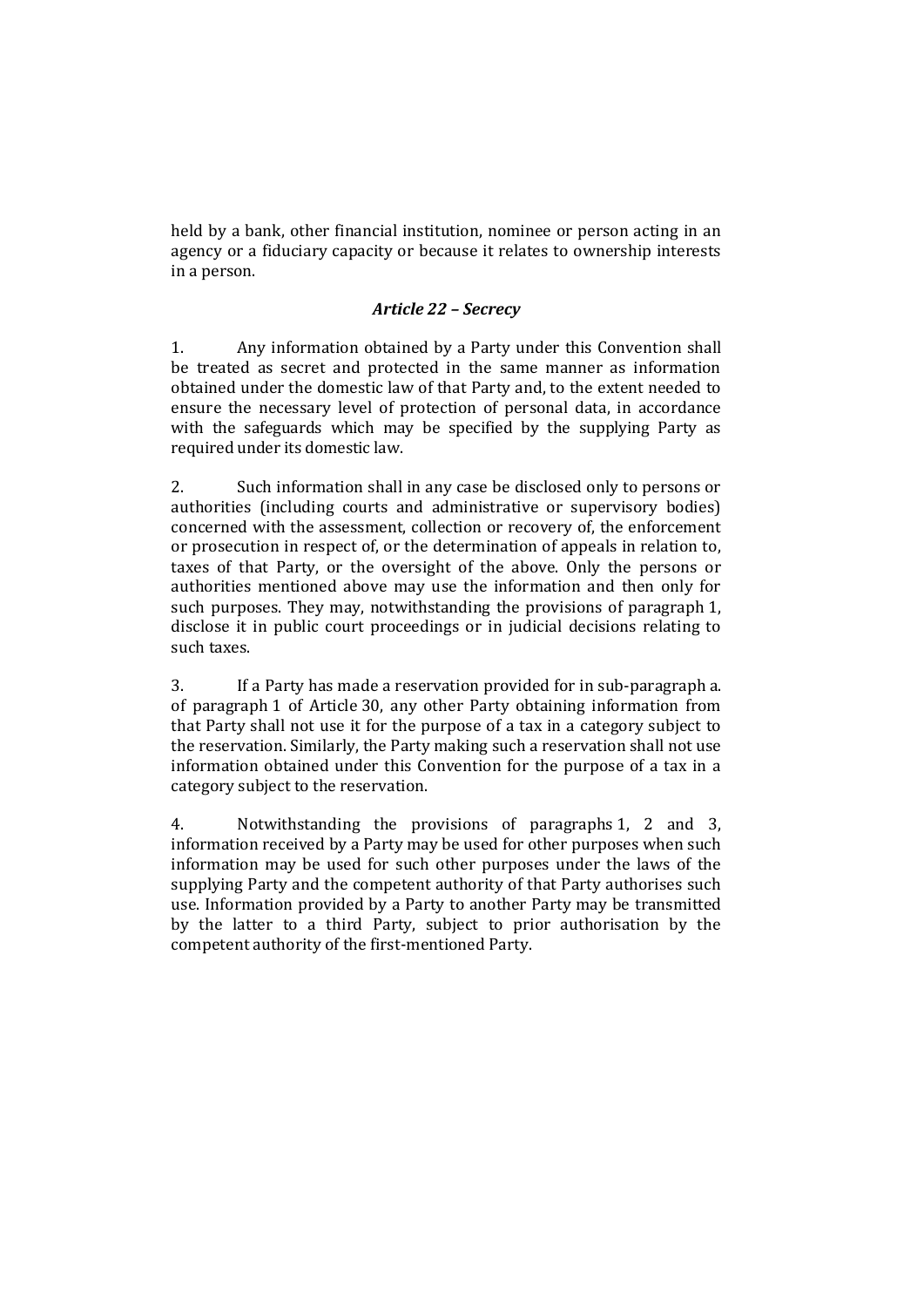### *Article 23 – Proceedings*

1. Proceedings relating to measures taken under this Convention by the requested State shall be brought only before the appropriate body of that State.

2. Proceedings relating to measures taken under this Convention by the applicant State, in particular those which, in the field of recovery, concern the existence or the amount of the tax claim or the instrument permitting its enforcement, shall be brought only before the appropriate body of that State. If such proceedings are brought, the applicant State shall inform the requested State which shall suspend the procedure pending the decision of the body in question. However, the requested State shall, if asked by the applicant State, take measures of conservancy to safeguard recovery. The requested State can also be informed of such proceedings by any interested person. Upon receipt of such information the requested State shall consult on the matter, if necessary, with the applicant State.

3. As soon as a final decision in the proceedings has been given, the requested State or the applicant State, as the case may be, shall notify the other State of the decision and the implications which it has for the request for assistance.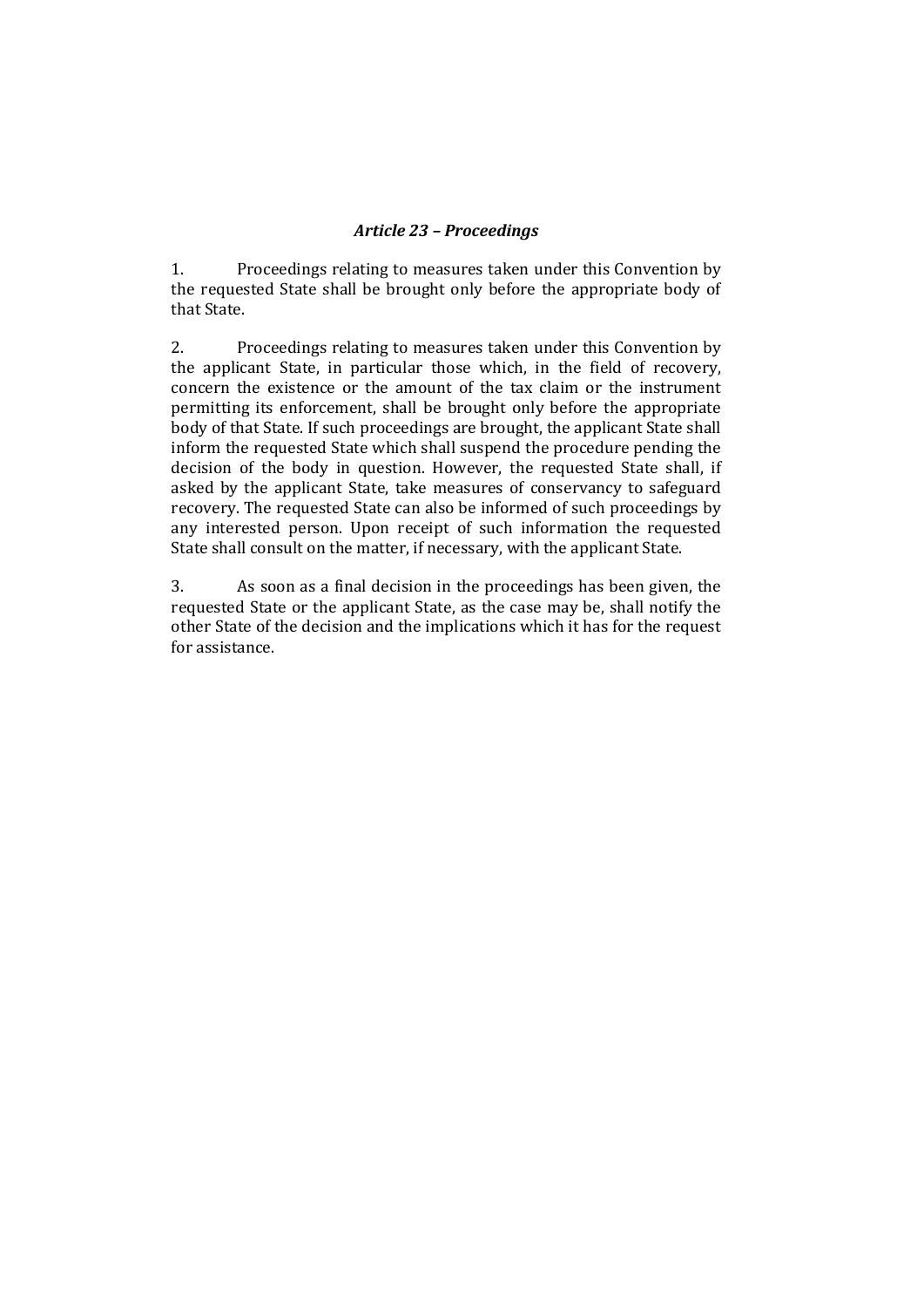## **CHAPTER V – SPECIAL PROVISIONS**

#### *Article 24 – Implementation of the Convention*

1. The Parties shall communicate with each other for the implementation of this Convention through their respective competent authorities. The competent authorities may communicate directly for this purpose and may authorise subordinate authorities to act on their behalf. The competent authorities of two or more Parties may mutually agree on the mode of application of the Convention among themselves.

2. Where the requested State considers that the application of this Convention in a particular case would have serious and undesirable consequences, the competent authorities of the requested and of the applicant State shall consult each other and endeavour to resolve the situation by mutual agreement.

3. A co-ordinating body composed of representatives of the competent authorities of the Parties shall monitor the implementation and development of this Convention, under the aegis of the OECD. To that end, the co-ordinating body shall recommend any action likely to further the general aims of the Convention. In particular it shall act as a forum for the study of new methods and procedures to increase international cooperation in tax matters and, where appropriate, it may recommend revisions or amendments to the Convention. States which have signed but not yet ratified, accepted or approved the Convention are entitled to be represented at the meetings of the co-ordinating body as observers.

4. A Party may ask the co-ordinating body to furnish opinions on the interpretation of the provisions of the Convention.

5. Where difficulties or doubts arise between two or more Parties regarding the implementation or interpretation of the Convention, the competent authorities of those Parties shall endeavour to resolve the matter by mutual agreement. The agreement shall be communicated to the co-ordinating body.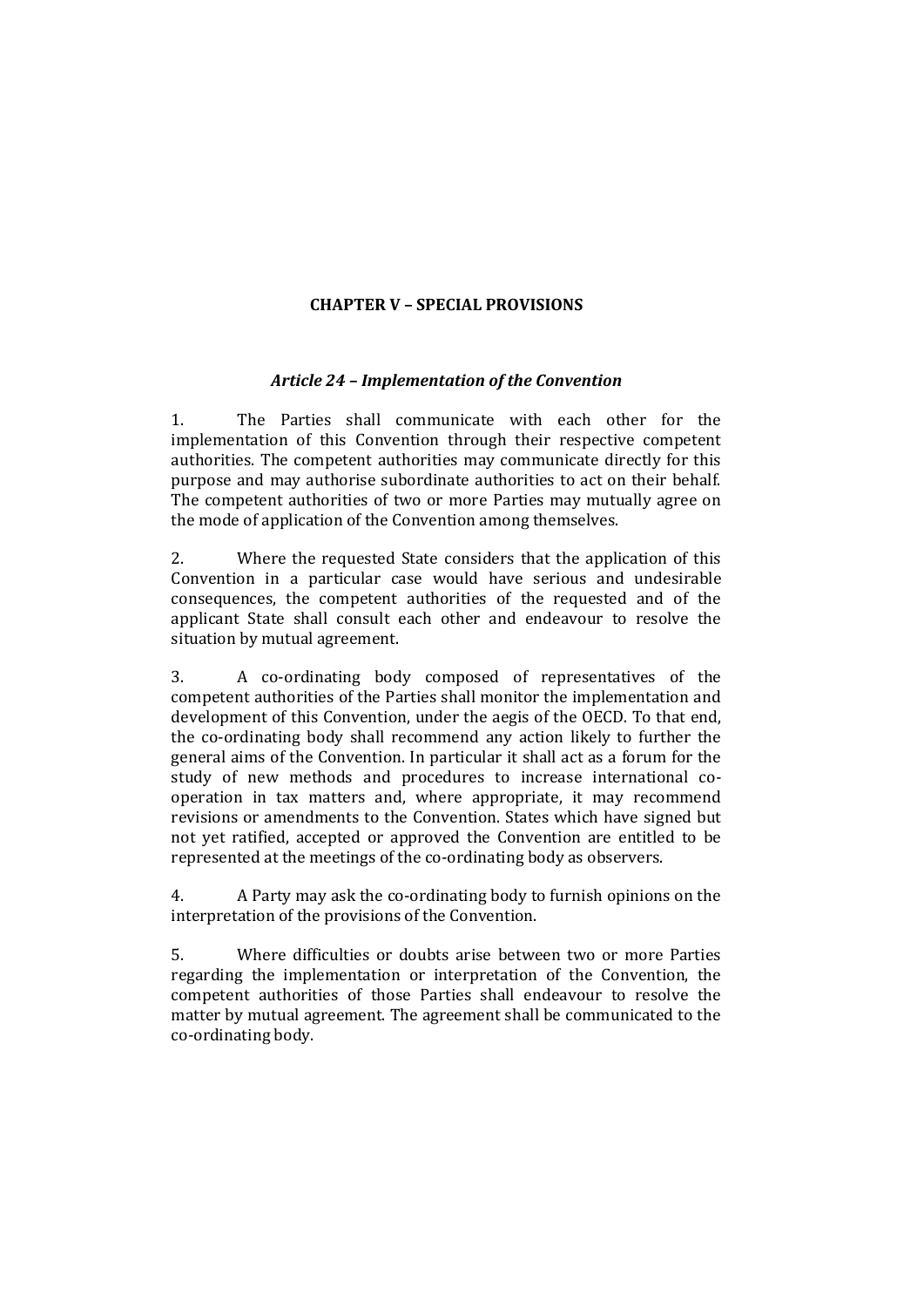6. The Secretary General of OECD shall inform the Parties, and the Signatory States which have not yet ratified, accepted or approved the Convention, of opinions furnished by the co-ordinating body according to the provisions of paragraph 4 above and of mutual agreements reached under paragraph 5 above.

### *Article 25 – Language*

Requests for assistance and answers thereto shall be drawn up in one of the official languages of the OECD and of the Council of Europe or in any other language agreed bilaterally between the Contracting States concerned.

#### *Article 26 – Costs*

Unless otherwise agreed bilaterally by the Parties concerned:

- a. ordinary costs incurred in providing assistance shall be borne by the requested State;
- b. extraordinary costs incurred in providing assistance shall be borne by the applicant State.

## **CHAPTER VI – FINAL PROVISIONS**

#### *Article 27 – Other international agreements or arrangements*

1. The possibilities of assistance provided by this Convention do not limit, nor are they limited by, those contained in existing or future international agreements or other arrangements between the Parties concerned or other instruments which relate to co-operation in tax matters.

2. Notwithstanding paragraph 1, those Parties which are member States of the European Union can apply, in their mutual relations, the possibilities of assistance provided for by the Convention in so far as they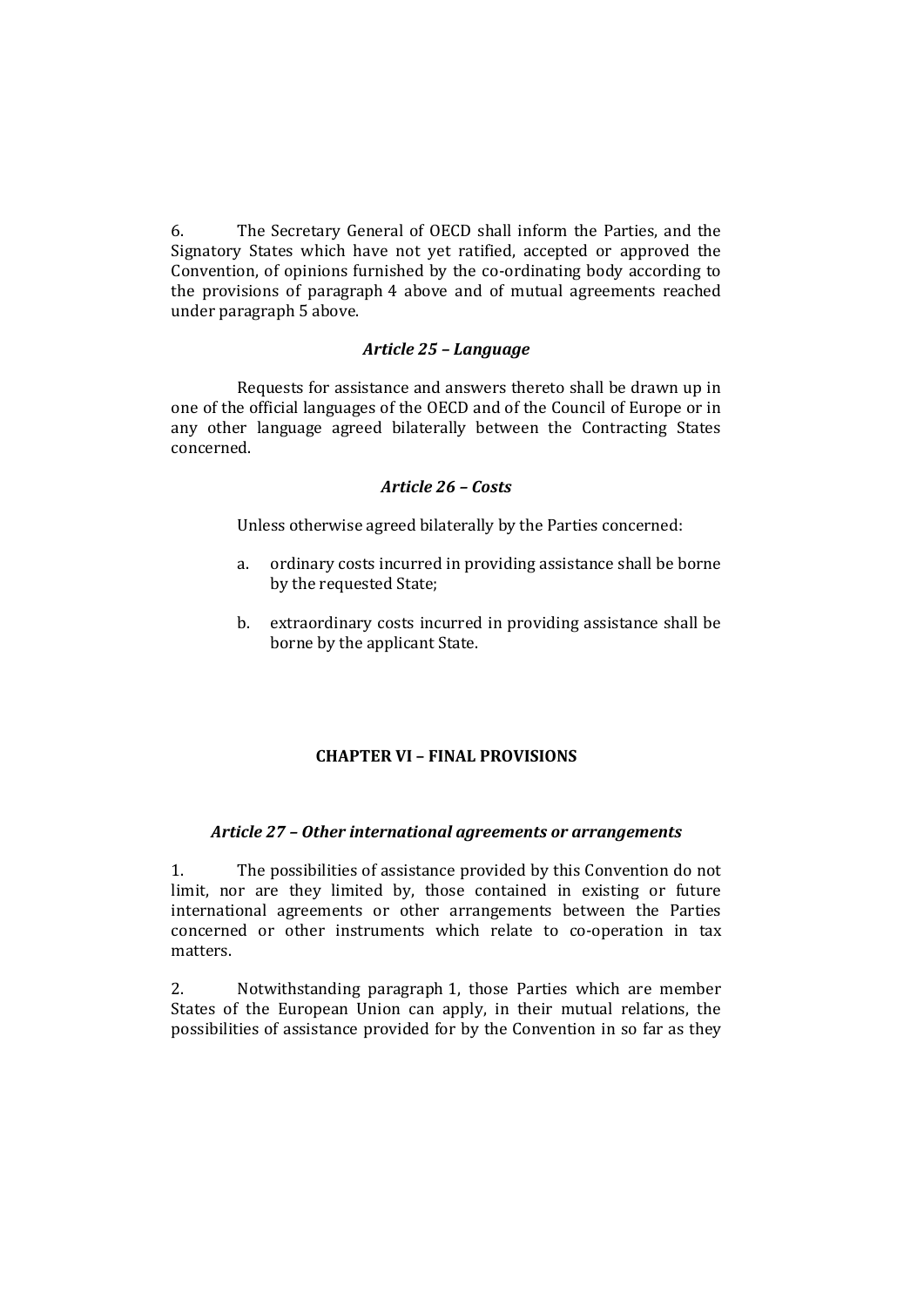allow a wider co-operation than the possibilities offered by the applicable European Union rules.

## *Article 28 – Signature and entry into force of the Convention*

1. This Convention shall be open for signature by the member States of the Council of Europe and the member countries of OECD. It is subject to ratification, acceptance or approval. Instruments of ratification, acceptance or approval shall be deposited with one of the Depositaries.

2. This Convention shall enter into force on the first day of the month following the expiration of a period of three months after the date on which five States have expressed their consent to be bound by the Convention in accordance with the provisions of paragraph 1.

3. In respect of any member State of the Council of Europe or any member country of OECD which subsequently expresses its consent to be bound by it, the Convention shall enter into force on the first day of the month following the expiration of a period of three months after the date of the deposit of the instrument of ratification, acceptance or approval.

4. Any member State of the Council of Europe or any member country of OECD which becomes a Party to the Convention after the entry into force of the Protocol amending this Convention, opened for signature on 27th May 2010 (the "2010 Protocol"), shall be a Party to the Convention as amended by that Protocol, unless they express a different intention in a written communication to one of the Depositaries.

5. After the entry into force of the 2010 Protocol, any State which is not a member of the Council of Europe or of the OECD may request to be invited to sign and ratify this Convention as amended by the 2010 Protocol. Any request to this effect shall be addressed to one of the Depositaries, who shall transmit it to the Parties. The Depositary shall also inform the Committee of Ministers of the Council of Europe and the OECD Council. The decision to invite States which so request to become Party to this Convention shall be taken by consensus by the Parties to the Convention through the co-ordinating body. In respect of any State ratifying the Convention as amended by the 2010 Protocol in accordance with this paragraph, this Convention shall enter into force on the first day of the month following the expiration of a period of three months after the date of deposit of the instrument of ratification with one of the Depositaries.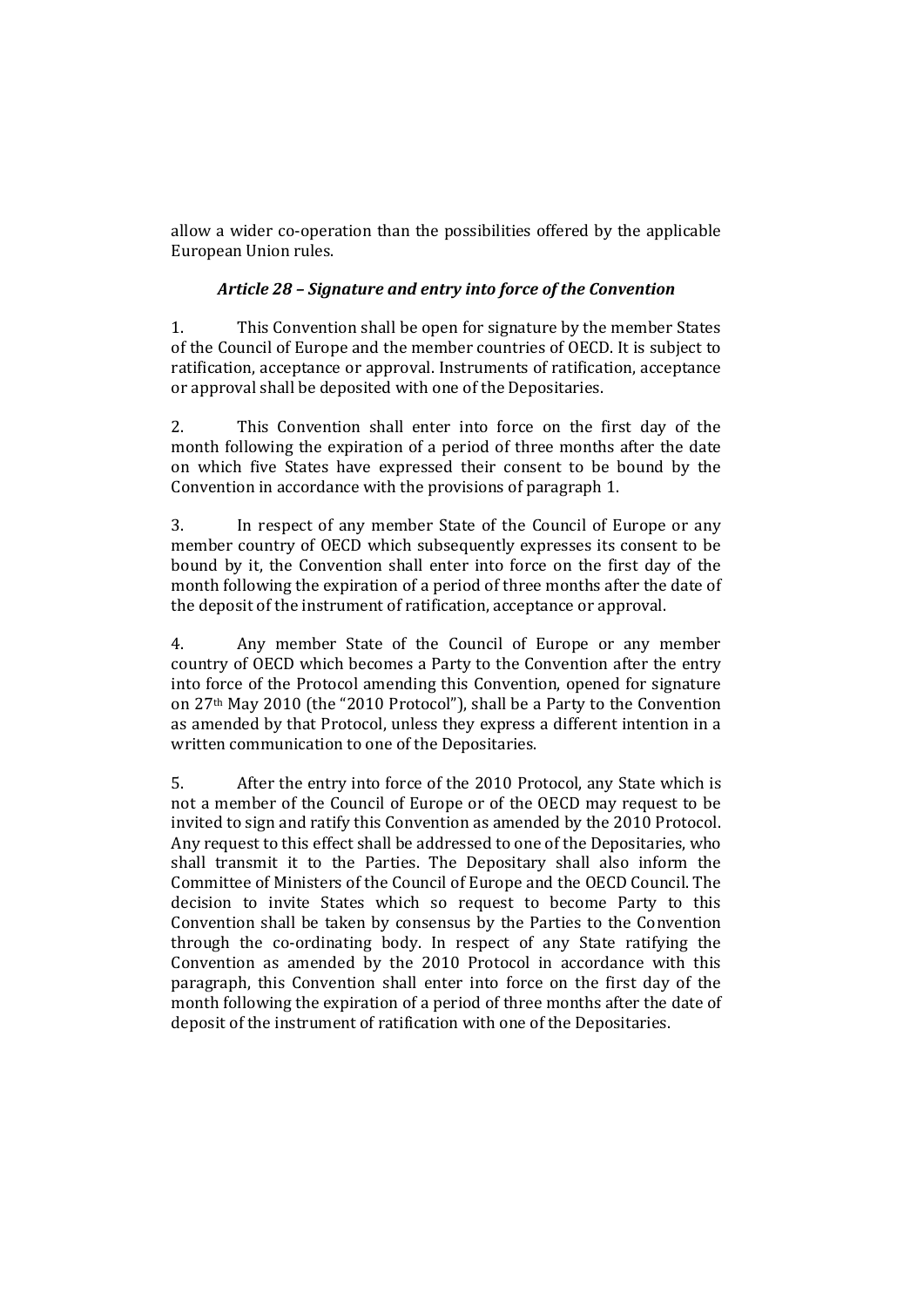6. The provisions of this Convention, as amended by the 2010 Protocol, shall have effect for administrative assistance related to taxable periods beginning on or after 1 January of the year following the one in which the Convention, as amended by the 2010 Protocol, entered into force in respect of a Party, or where there is no taxable period, for administrative assistance related to charges to tax arising on or after 1 January of the year following the one in which the Convention, as amended by the 2010 Protocol, entered into force in respect of a Party. Any two or more Parties may mutually agree that the Convention, as amended by the 2010 Protocol, shall have effect for administrative assistance related to earlier taxable periods or charges to tax.

7. Notwithstanding paragraph 6, for tax matters involving intentional conduct which is liable to prosecution under the criminal laws of the applicant Party, the provisions of this Convention, as amended by the 2010 Protocol, shall have effect from the date of entry into force in respect of a Party in relation to earlier taxable periods or charges to tax.

## *Article 29 – Territorial application of the Convention*

1. Each State may, at the time of signature, or when depositing its instrument of ratification, acceptance or approval, specify the territory or territories to which this Convention shall apply.

2. Any State may, at any later date, by a declaration addressed to one of the Depositaries, extend the application of this Convention to any other territory specified in the declaration. In respect of such territory the Convention shall enter into force on the first day of the month following the expiration of a period of three months after the date of receipt of such declaration by the Depositary.

3. Any declaration made under either of the two preceding paragraphs may, in respect of any territory specified in such declaration, be withdrawn by a notification addressed to one of the Depositaries. The withdrawal shall become effective on the first day of the month following the expiration of a period of three months after the date of receipt of such notification by the Depositary.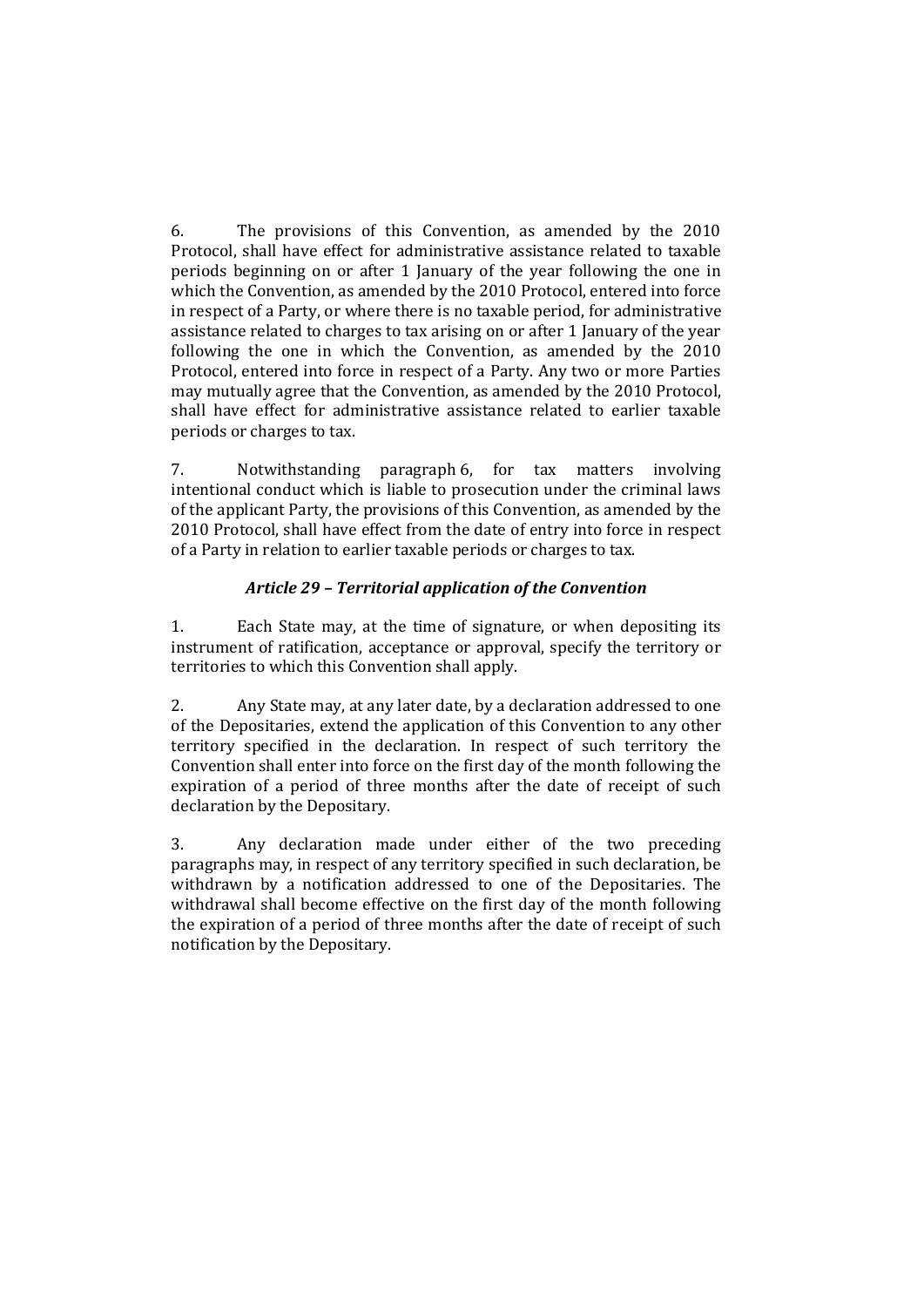#### *Article 30 – Reservations*

1. Any State may, at the time of signature or when depositing its instrument of ratification, acceptance or approval or at any later date, declare that it reserves the right:

- a. not to provide any form of assistance in relation to the taxes of other Parties in any of the categories listed in subparagraph b. of paragraph 1 of Article 2, provided that it has not included any domestic tax in that category under Annex A of the Convention;
- b. not to provide assistance in the recovery of any tax claim, or in the recovery of an administrative fine, for all taxes or only for taxes in one or more of the categories listed in paragraph 1 of Article 2;
- c. not to provide assistance in respect of any tax claim, which is in existence at the date of entry into force of the Convention in respect of that State or, where a reservation has previously been made under sub-paragraph a. or b. above, at the date of withdrawal of such a reservation in relation to taxes in the category in question;
- d. not to provide assistance in the service of documents for all taxes or only for taxes in one or more of the categories listed in paragraph 1 of Article 2;
- e. not to permit the service of documents through the post as provided for in paragraph 3 of Article 17;
- f. to apply paragraph 7 of Article 28 exclusively for administrative assistance related to taxable periods beginning on or after 1 January of the third year preceding the one in which the Convention, as amended by the 2010 Protocol, entered into force in respect of a Party, or where there is no taxable period, for administrative assistance related to charges to tax arising on or after 1 January of the third year preceding the one in which the Convention, as amended by the 2010 Protocol, entered into force in respect of a Party.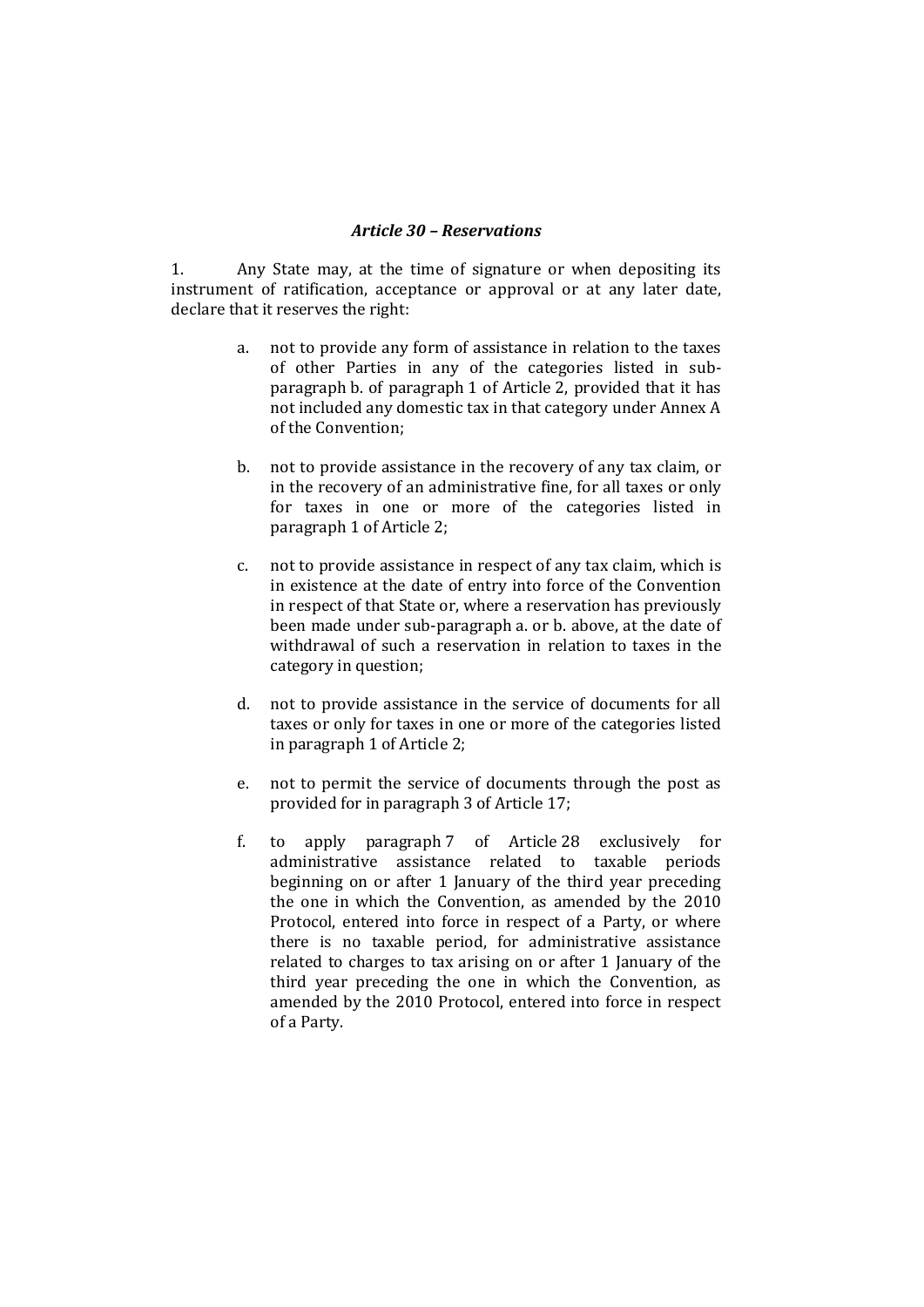2. No other reservation may be made.

3. After the entry into force of the Convention in respect of a Party, that Party may make one or more of the reservations listed in paragraph 1 which it did not make at the time of ratification, acceptance or approval. Such reservations shall enter into force on the first day of the month following the expiration of a period of three months after the date of receipt of the reservation by one of the Depositaries.

4. Any Party which has made a reservation under paragraphs 1 and 3 may wholly or partly withdraw it by means of a notification addressed to one of the Depositaries. The withdrawal shall take effect on the date of receipt of such notification by the Depositary in question.

5. A Party which has made a reservation in respect of a provision of this Convention may not require the application of that provision by any other Party; it may, however, if its reservation is partial, require the application of that provision insofar as it has itself accepted it.

## *Article 31 – Denunciation*

1. Any Party may, at any time, denounce this Convention by means of a notification addressed to one of the Depositaries.

2. Such denunciation shall become effective on the first day of the month following the expiration of a period of three months after the date of receipt of the notification by the Depositary.

3. Any Party which denounces the Convention shall remain bound by the provisions of Article 22 for as long as it retains in its possession any documents or information obtained under the Convention.

# *Article 32 – Depositaries and their functions*

1. The Depositary with whom an act, notification or communication has been accomplished, shall notify the member States of the Council of Europe and the member countries of OECD and any Party to this Convention of:

a. any signature;